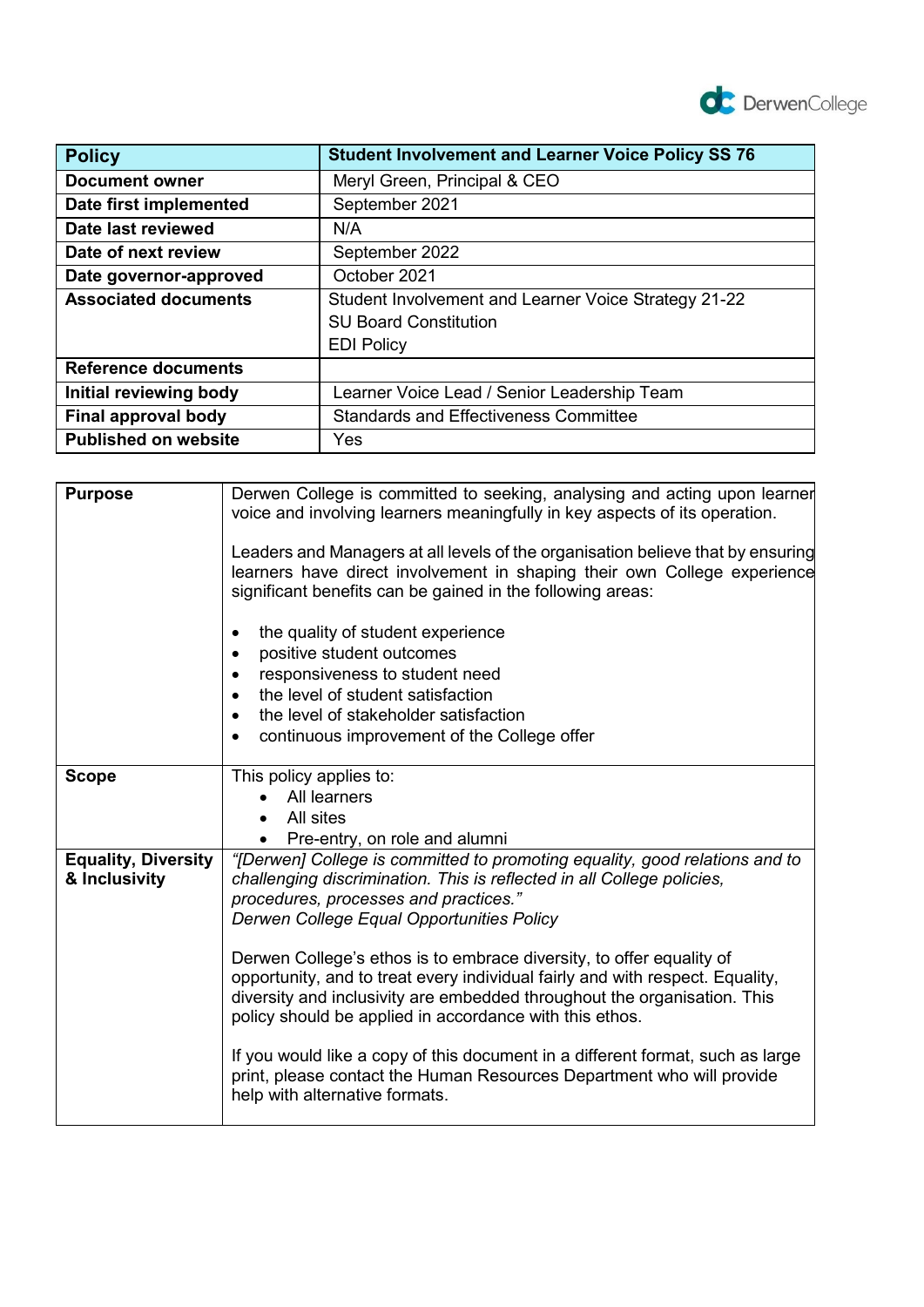# **1.0 Importance of Student Involvement and Learner Voice**

Effective and meaningful student engagement is central to providing an outstanding learning experience and a culture of continuous improvement across college. The college aims to ensure that learner voice mechanisms are learner led, fully integrated throughout the organisation and reflective of our multi-site operation and the evolving support needs of our current and future cohorts.

For our students the benefits include:

- a more responsive, more engaging, higher quality offer
- empowerment to help shape their own college experience
- improved outcomes for more learners
- development of specific expertise and independence e.g. self-advocacy skills, citizenship, teamwork
- feeling more involved and motivated to put something back into the College either during their time as a student or in the future

For Derwen College the benefits include:

- increased participation, retention, progression and achievement
- better quality of information about the students' perspective, which can be used to triangulate other sources of data and inform quality- improvement activity
- better informed decision making about resource allocation and investment
- better informed strategic planning

Effective Student Involvement is also:

- a key characteristic of an Ofsted Outstanding college
- creates a college community where students' opinions are listened to, valued and responded to

## **2.0 Derwen College approach**

The college works hard to ensure that student involvement is embedded throughout the organisational culture.

We aim to promote a culture where:

- students are motivated and supported to give constructive feedback
- they see their feedback is taken seriously and results in appropriate change
- staff have the skills and resources to encourage and respond positively to feedback
- there are measurable outcomes that show the impact that student involvement has had on the life of the college

The effectiveness and impact of student involvement and learner voice is reviewed annually under five headings:

- 1. Involvement of students individually to ensure responsiveness to individual needs
- 2. Involvement of students collectively to ensure student participation and representation
- 3. Ongoing development of the organisation to ensure a culture of learner led involvement
- 4. Involvement of students in a range of community, citizenship or other enrichment activities in or outside the college
- 5. Ensuring that Learner Voice is integral to the College's decision-making processes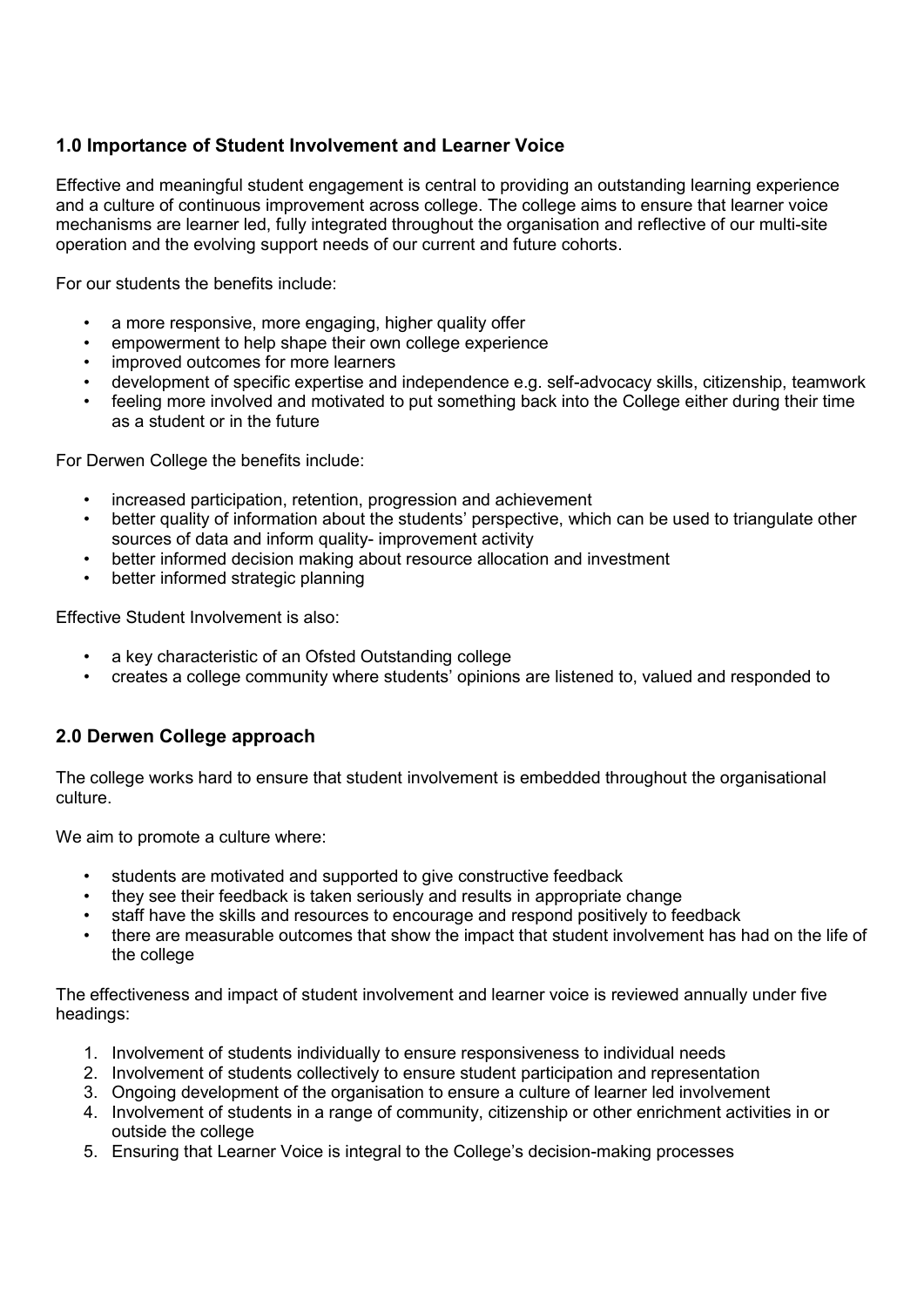Improvement activities, identified through review, are outlined and monitored through the Student Involvement and Learner Voice Strategy.

The following are example activities under each area:

### **Area One: Involvement of students individually to ensure responsiveness to individual need**

#### **Key activity includes:**

- Admissions and marketing activities including virtual open days, initial assessments, visits, taster days, development of bespoke timetables and induction involving the prospective student (and their family as appropriate) at every stage.
- Student Code of Conduct discussed and agreed on entry to College
- Positive Behaviour Support (PBS) and individual Behaviour Support Plans agreed with the student and PBS approach embedded across College
- Annual Reviews / Education and Health Care Plan (EHCP) Reviews with supported student involvement
- Personal Tutorial system providing a regular interactive discussion on progress and achievement throughout the programme
- Key worker system providing personalised support
- Emotional and wellbeing support including counselling services
- Individual Learning Plan (Including therapy)
- Person Centred Planning process (PCP) (on Nourish) including Risk Assessment
- RARPA process Recognising and Recording Progress and Achievement
- Candidate feedback on qualifications
- Information Advice and Guidance (IAG) provision and transition support
- Sports, leisure and wellbeing programme
- Safeguarding and Student Services support including Helpdesk
- Buddy system

#### **Area Two: Involvement of students collectively to ensure student participation and representation**

#### **Key activity includes:**

- Student Union Board activity
- Celebrations of achievement including use of social media
- Annual graduation
- Residence meetings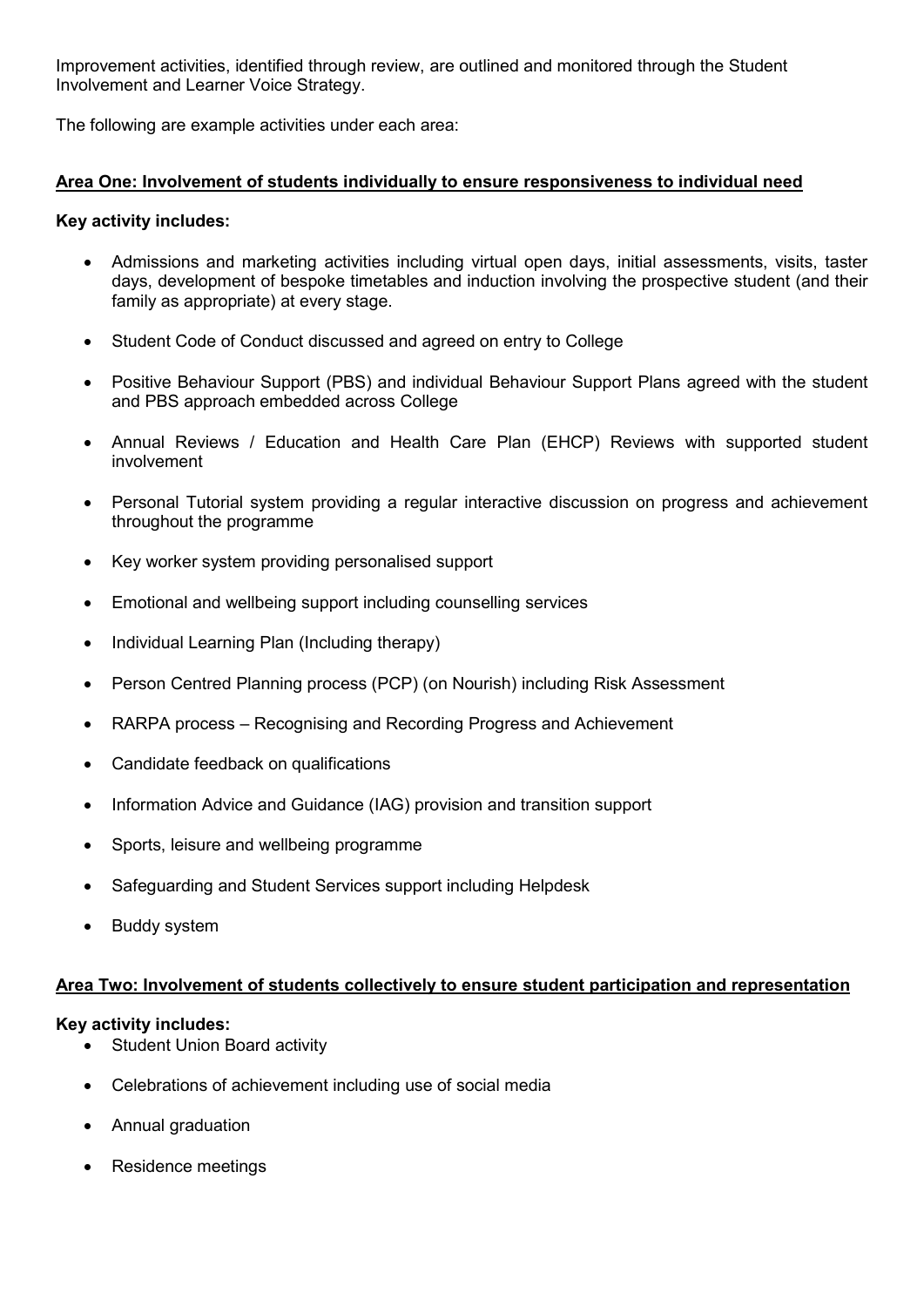- Emotions and wellbeing groups
- Risk assessment
- Personal, Social and Health Education (PSHE) 'Moving On' groups
- Functional skills transition groups e.g. 'Money Sense' and 'Taking it with me'
- Themed days e.g. leavers feedback day and Safer Internet day
- Recognising and recording progress and achievement (RARPA) process
- Active participation / active support model
- Third party feedback

## **Area Three: Ongoing development of the organisation to ensure a culture of learner-led involvement and improvement**

#### **Key activity includes:**

- College mission, values and strategic priorities
- Student Involvement and Learner Voice Strategy
- Annual Self-assessment and quality improvement process (SAR and QIP)
- Governor involvement
- Observation Programme
- Continuing Professional Development
- Teaching and learning initiatives e.g. travel training, CV and ready for work apps
- Focus on British values and Welsh ethos across the organisation
- Matrix process including student feedback on the quality of the Colleges Information, Advice and Guidance (IAG) provision
- Organisational learning e.g. Compliments and complaints, learning reviews
- Responsive timetabling
- SU Board and resources
- Safeguarding and student services
- Staffing structure e.g. Personal Tutorial and Key Worker systems

#### **Area Four: Involvement of students in a range of community, citizenship or other enrichment activities in or outside the college**

**Key activity includes:**